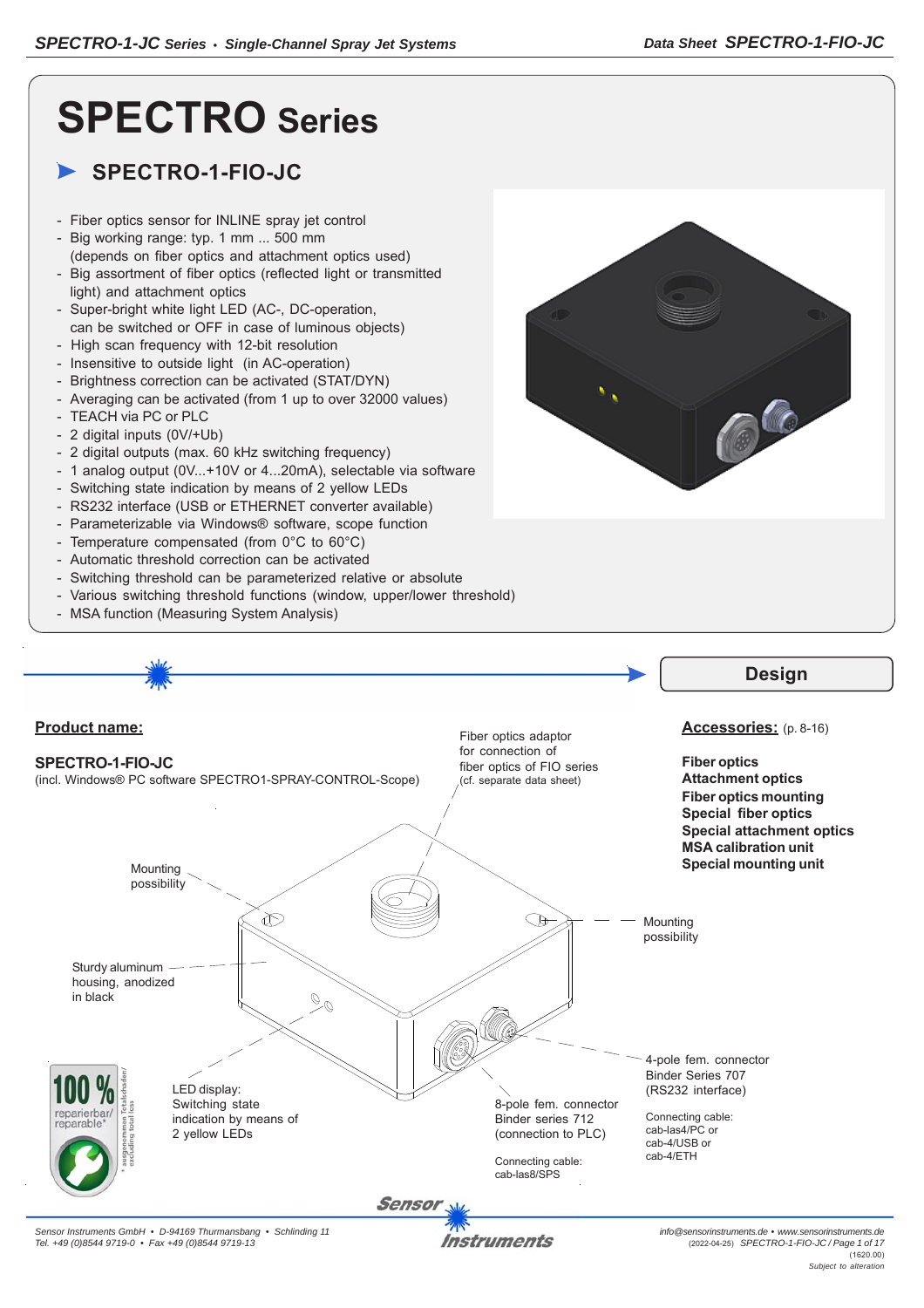

**Technical Data** 

| <b>Model</b>                                                                      | <b>SPECTRO-1-FIO-JC</b>                                                                                                                                                                                                                                                                                                                                           |                                                                                                                                                                                                                                                                                                           |  |
|-----------------------------------------------------------------------------------|-------------------------------------------------------------------------------------------------------------------------------------------------------------------------------------------------------------------------------------------------------------------------------------------------------------------------------------------------------------------|-----------------------------------------------------------------------------------------------------------------------------------------------------------------------------------------------------------------------------------------------------------------------------------------------------------|--|
| Voltage supply                                                                    |                                                                                                                                                                                                                                                                                                                                                                   | +24VDC (± 10%), reverse polarity protected, overcurrent protected                                                                                                                                                                                                                                         |  |
| Current consumption                                                               | $< 160$ mA                                                                                                                                                                                                                                                                                                                                                        |                                                                                                                                                                                                                                                                                                           |  |
| Max. switching current                                                            |                                                                                                                                                                                                                                                                                                                                                                   | 100 mA, short circuit proof                                                                                                                                                                                                                                                                               |  |
| Switching state indication                                                        |                                                                                                                                                                                                                                                                                                                                                                   | 2 yellow LED visualize the physical state of the outputs OUT0 and OUT1                                                                                                                                                                                                                                    |  |
| Digital inputs (2x)                                                               |                                                                                                                                                                                                                                                                                                                                                                   | INO and IN1 (Pin 3 and 4): digital (0V/+24V)                                                                                                                                                                                                                                                              |  |
| Digital outputs (2x)                                                              | OUT0 and OUT1 (Pin 5 and 6): digital (0V/+24V), npn-/pnp-able (bright-/dark-switching, can be switched)                                                                                                                                                                                                                                                           |                                                                                                                                                                                                                                                                                                           |  |
| Analog output (1x)                                                                | ANALOG (Pin 8): voltage 0  +10V or current 4  20mA,<br>adjustable via PC software                                                                                                                                                                                                                                                                                 |                                                                                                                                                                                                                                                                                                           |  |
| Interface                                                                         |                                                                                                                                                                                                                                                                                                                                                                   | <b>RS232</b>                                                                                                                                                                                                                                                                                              |  |
| Pulse lengthening                                                                 |                                                                                                                                                                                                                                                                                                                                                                   | 0  100 ms, adjustable via PC software                                                                                                                                                                                                                                                                     |  |
| Averaging                                                                         |                                                                                                                                                                                                                                                                                                                                                                   | max. 32768 values, adjustable via PC software                                                                                                                                                                                                                                                             |  |
| Scan frequency<br>(LED mode AC, DC or<br>OFF, can be switched via<br>PC software) | LED mode AC (depends on parameterization):<br>Frequency [Hz] Digital outputs Analog output<br>Max. 50 000<br>Off<br>Off<br>Max. 48 000<br>Off<br>On<br>Off<br>Max. 42 000<br>On<br>Max. 41 000<br>On<br>On<br>Measurements were made with the smallest gain at the<br>receiver (AMP1). At the highest gain (AMP8), the<br>frequency is reduced by a factor of 10. | LED mode DC / OFF (depends on parameterization):<br>Digital outputs Analog output<br>Frequency [Hz]<br>Max. 175 000<br>Off<br>Off<br>Max. 135 000<br>Off<br>On.<br>Max. 100 000<br>Off<br><b>On</b><br>Max. 85 000<br><b>On</b><br>On<br>The frequency is independent of the gain set at the<br>receiver. |  |
| Switching frequency                                                               | max. 60 kHz                                                                                                                                                                                                                                                                                                                                                       |                                                                                                                                                                                                                                                                                                           |  |
| Analog band width                                                                 | max. 90 kHz (-3 dB)                                                                                                                                                                                                                                                                                                                                               |                                                                                                                                                                                                                                                                                                           |  |
| Transmitter (light source)                                                        | super-bright white-light LED                                                                                                                                                                                                                                                                                                                                      |                                                                                                                                                                                                                                                                                                           |  |
| Transmitter control                                                               | can be switched via PC software:<br>AC operation (LED MODE-AC), DC operation (LED MODE-DC), OFF operation (LED MODE-OFF)                                                                                                                                                                                                                                          |                                                                                                                                                                                                                                                                                                           |  |
| Measuring range<br>(object distance)                                              | with reflected light fiber optics: typ. 1 mm  500 mm (depends on fiber optics and attachment optics)<br>with transmitted light fiber optics: typ. 10 mm  500 mm (depends on fiber optics and attachment optics)                                                                                                                                                   |                                                                                                                                                                                                                                                                                                           |  |
| Receiver                                                                          | photo diode                                                                                                                                                                                                                                                                                                                                                       |                                                                                                                                                                                                                                                                                                           |  |
| Receiver gain setting                                                             | 8 steps (AMP1  AMP8), adjustable via PC software                                                                                                                                                                                                                                                                                                                  |                                                                                                                                                                                                                                                                                                           |  |
| Ambient light                                                                     | max. 5000 Lux                                                                                                                                                                                                                                                                                                                                                     |                                                                                                                                                                                                                                                                                                           |  |
| Detection range<br>(size of light spot)                                           | circular: typ. Ø 0.2 mm  Ø 20 mm or rectangular: typ. 3 mm x 0.5 mm  48 mm x 0.15 mm<br>depends on fiber optics and attachment optics (cf. catalog FIO series)                                                                                                                                                                                                    |                                                                                                                                                                                                                                                                                                           |  |
| Reproducibility                                                                   | 2 digits at 12-bit A/D conversion                                                                                                                                                                                                                                                                                                                                 |                                                                                                                                                                                                                                                                                                           |  |
| Housing dimensions                                                                | LXWxH approx. 65 mm x 65 mm x 36 mm (incl. fiber optics connector M18x1, without connectors)                                                                                                                                                                                                                                                                      |                                                                                                                                                                                                                                                                                                           |  |
| Housing material                                                                  | aluminum, anodized in black                                                                                                                                                                                                                                                                                                                                       |                                                                                                                                                                                                                                                                                                           |  |
| Enclosure rating                                                                  | <b>IP64</b>                                                                                                                                                                                                                                                                                                                                                       |                                                                                                                                                                                                                                                                                                           |  |
| Connecting cables                                                                 | to PLC: cab-las8/SPS or cab-las8/SPS-w<br>to PC/RS232 interface: cab-las4/PC or cab-las4/PC-w<br>to PC/USB interface: cab-4/USB or cab-4/USB-w<br>to PC/Ethernet interface: cab-4/ETH                                                                                                                                                                             |                                                                                                                                                                                                                                                                                                           |  |
| Type of connector                                                                 | connection to PLC: 8-pole fem. connector (Binder 712)<br>connection to PC: 4-pole fem. connector (Binder 707)                                                                                                                                                                                                                                                     |                                                                                                                                                                                                                                                                                                           |  |
| Operating temp. range                                                             | $-20^{\circ}$ C  +55 $^{\circ}$ C                                                                                                                                                                                                                                                                                                                                 |                                                                                                                                                                                                                                                                                                           |  |
| Storage temperature range                                                         | $-20^{\circ}$ C $ +85^{\circ}$ C                                                                                                                                                                                                                                                                                                                                  |                                                                                                                                                                                                                                                                                                           |  |
| EMC test acc. to                                                                  | ce<br>DIN EN 60947-5-2                                                                                                                                                                                                                                                                                                                                            |                                                                                                                                                                                                                                                                                                           |  |

Sensor<sub>N</sub>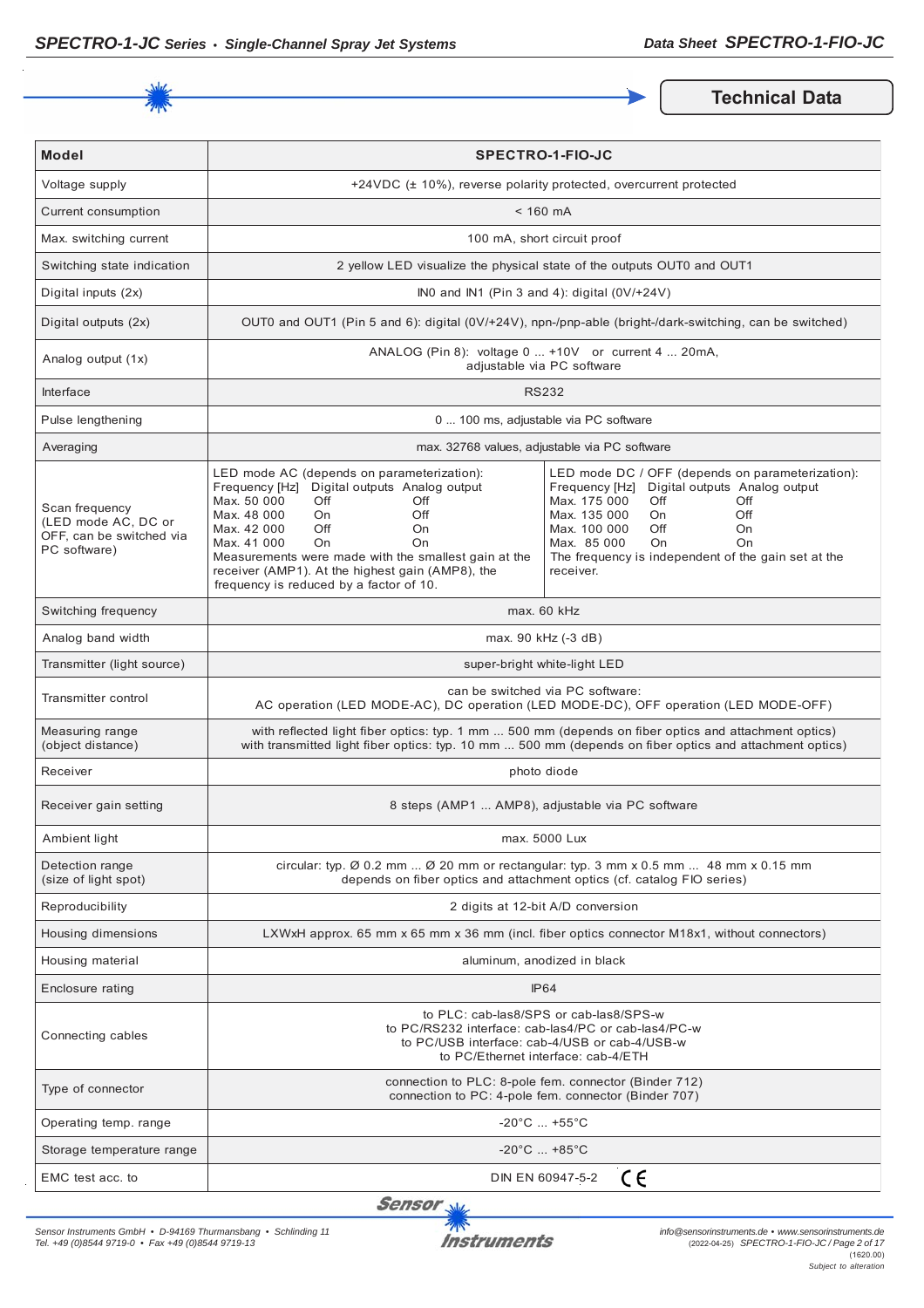

All dimensions in mm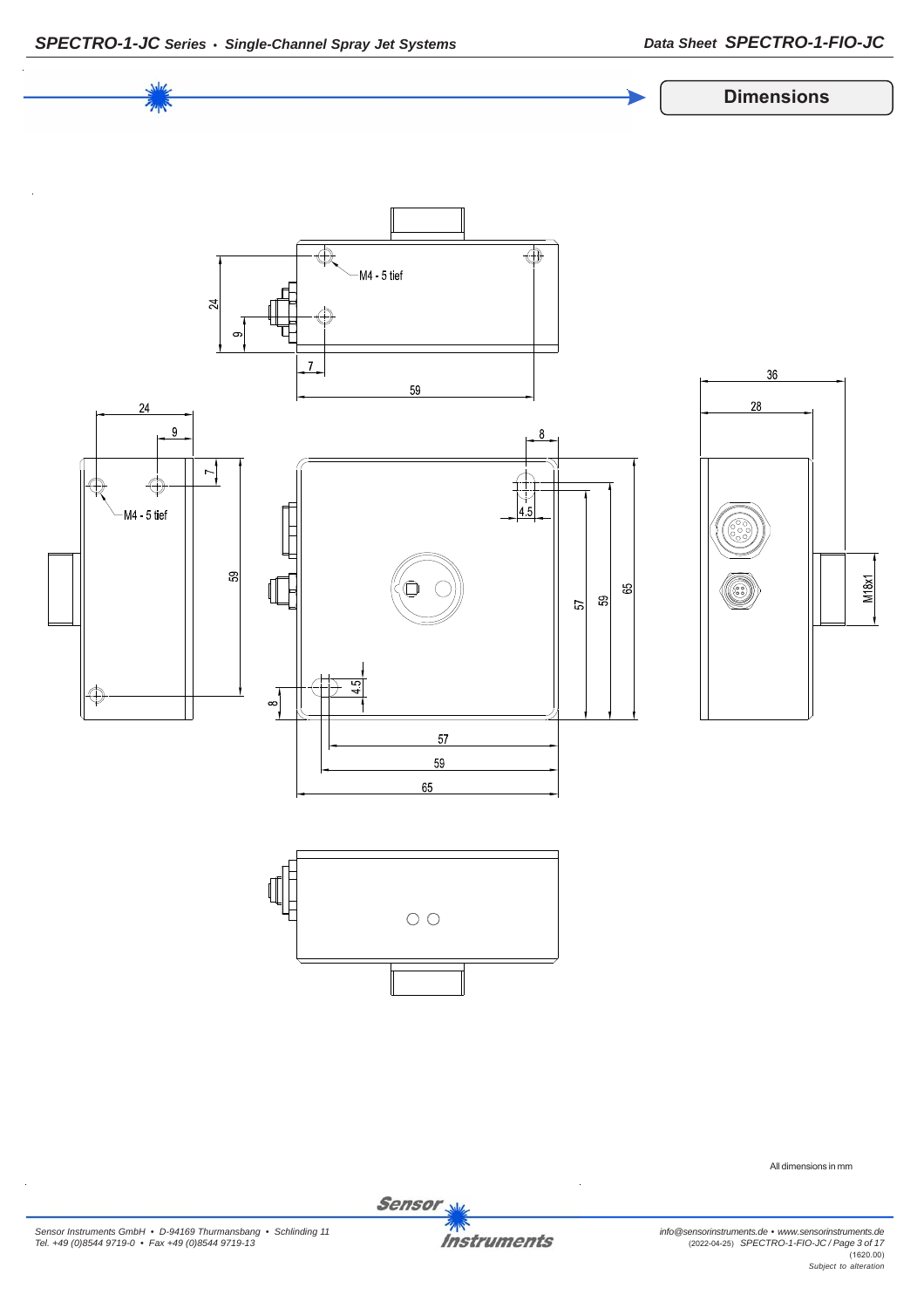



*Sensor Instruments GmbH • D-94169 Thurmansbang • Schlinding 11 Tel. +49 (0)8544 9719-0 • Fax +49 (0)8544 9719-13*

Instruments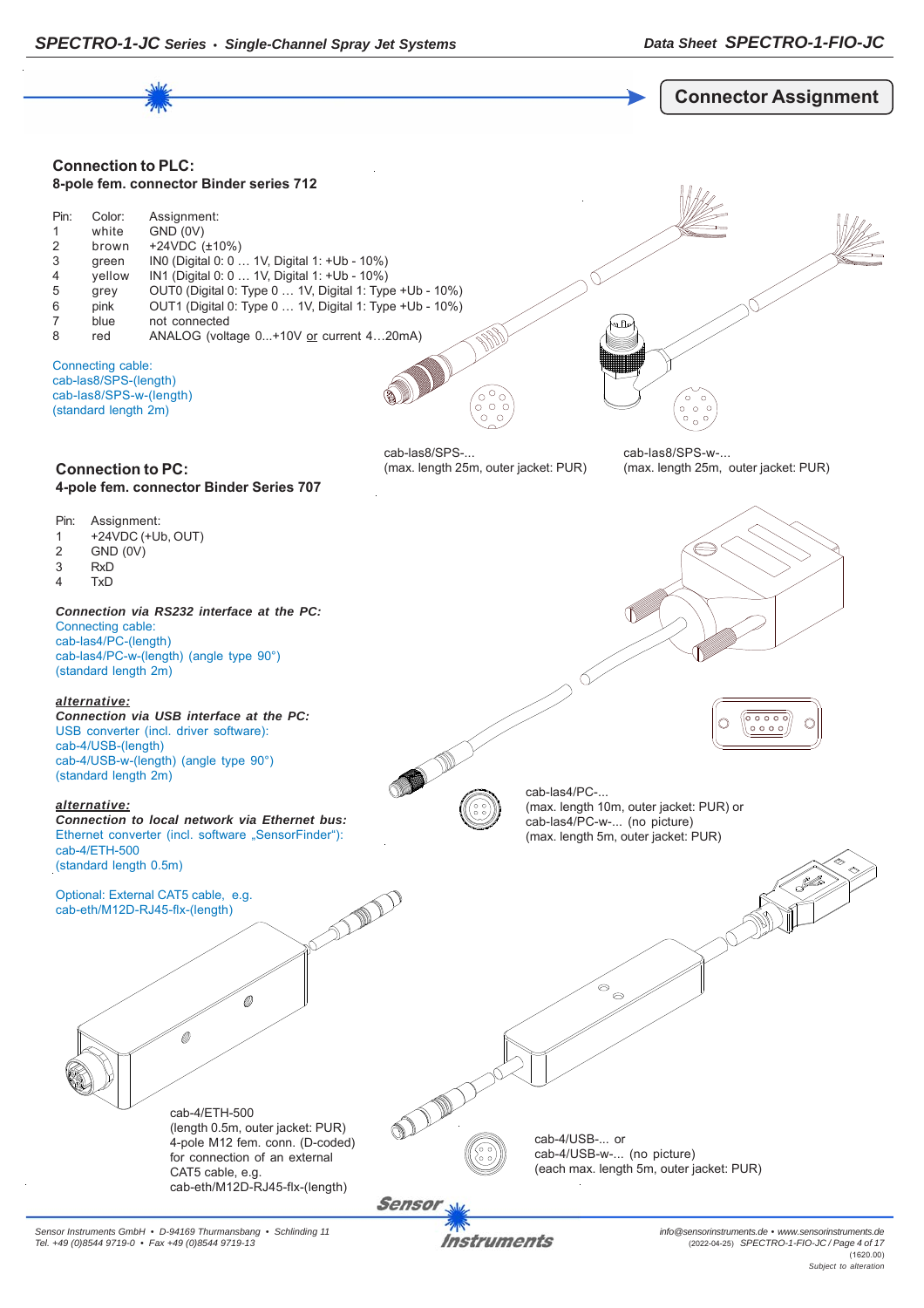

*SPECTRO-1-JC Series • Single-Channel Spray Jet Systems Data Sheet SPECTRO-1-FIO-JC*

#### **Measuring principle of the sensors of SPECTRO-1 -JC series:**

The sensors of the SPECTRO-1-JC series are of single-channel design, i.e. they acquire the analog signal that comes from a receiver and evaluate this signal. Various light sources such as white light, UV light, IR light, or a laser can be used as a transmitter. The receiver is correspondingly matched to the transmitter. The acquired analog signal is provided through a voltage output and a current output.

The software can be used to select various evaluation modes for the analog signal. The status of the analog signal is provided through 2 digital outputs in accordance with the selected evaluation mode.

A digital input allows external "teaching" of the sensor.

An additional input allows the "freezing" of the analog output signal upon a positive input edge.

The SPECTRO-1-JC sensor allows highly flexible signal acquisition. The sensor, for example, can be operated in alternating-light mode (AC mode), which means the sensor is not influenced by external light, or in constant-light mode (DC mode), which provides outstanding high-speed sensor operation. An OFF function deactivates the sensor's integrated light source and changes to DC mode, which allows the sensor to detect so-called "self-luminous objects". With the stepless adjustment of the integrated light source, the selectable gain of the receiver signal, and an INTEGRAL function the sensor can be adjusted to almost any surface or any "selfluminous object".

A micro-controller performs 12-bit analog/digital conversion of the analog signal, which allows recording and evaluation of the signal. Furthermore, the SPECTRO-1-JC sensor offers various options for intelligent signal processing such as e.g. dirt accumulation compensation.

Parameters and measurement values can be exchanged between PC and sensor either through RS232 or Ethernet (using an Ethernet converter). Through the interface all the parameters can be stored in the non-volatile EEPROM of the sensor.

The PC software facilitates the parameterisation, diagnostics, and adjustment of the sensor system (oscilloscope function). The software furthermore provides a data recorder function that automatically records data and stores them on the hard disk of the PC. A Measurement System Analysis (MSA) can be performed to check the function of the sensor.

SPECTRO-1-JC sensors are temperature-compensated over a range of 0°C to 80°C.

When parameterisation is finished, the sensor continues to operate with the current parameters in STAND-ALONE mode without a PC.

Sensor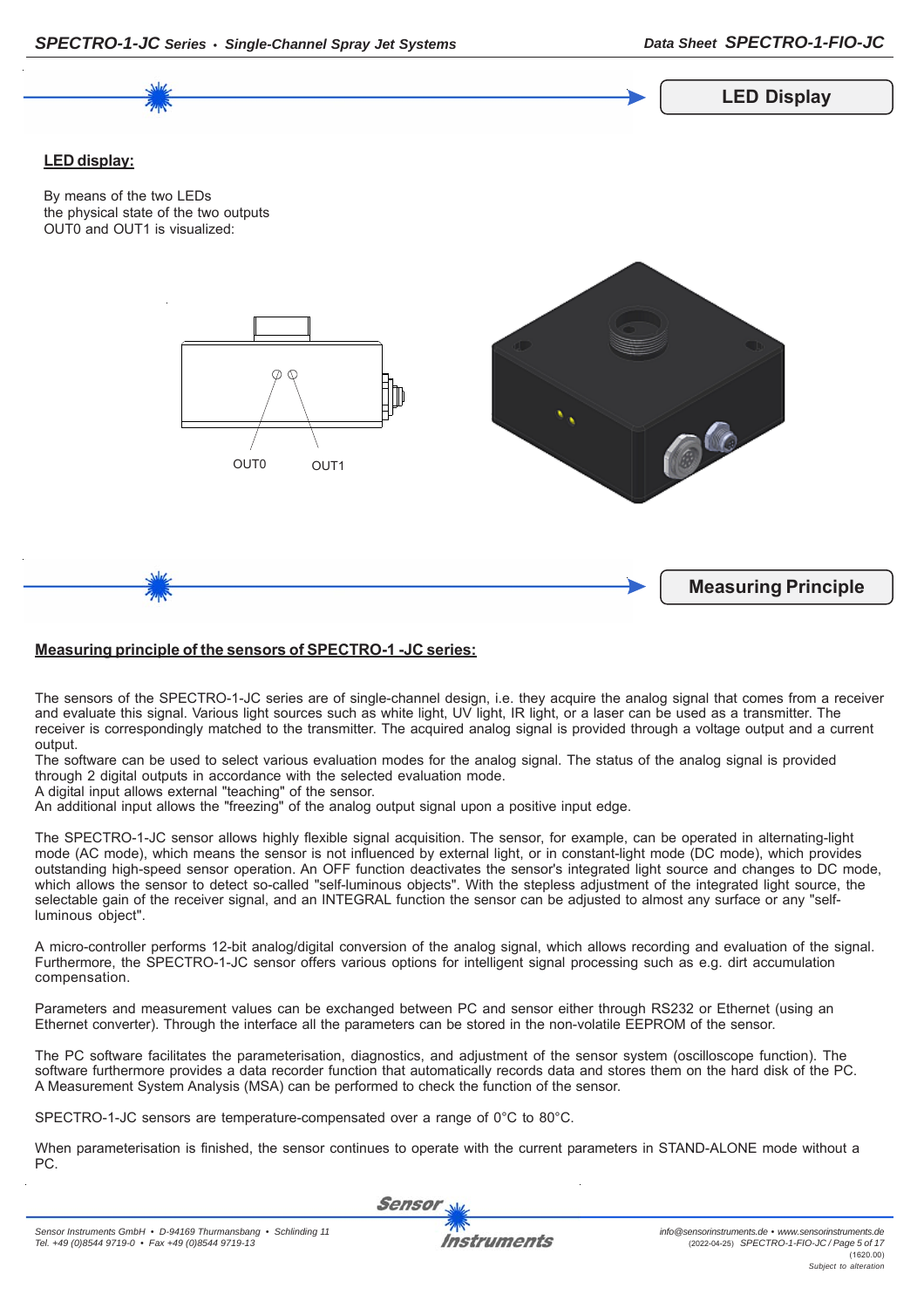#### **Parameterization**

#### **Windows® user interface:**

*(The current software version is available for download on our website.)*



The PC software SPECTRO1-Scope facilitates the parameterization, the diagnosis, and the adjustment of the sensor system (oscilloscope function). Moreover, the software features a data recorder function that allows the automatic recording of recorded data and the saving of those at the hard disk of the PC.

Parameters and measurement values can be exchanged between PC and sensor either through RS232 or Ethernet (using an Ethernet converter). Through the interface all the parameters can be stored in the non-volatile EEPROM of the sensor.



The SCOPE tab visualises an oscilloscope.

 $\vert \mathbf{v} \vert$ 

 $128$ 

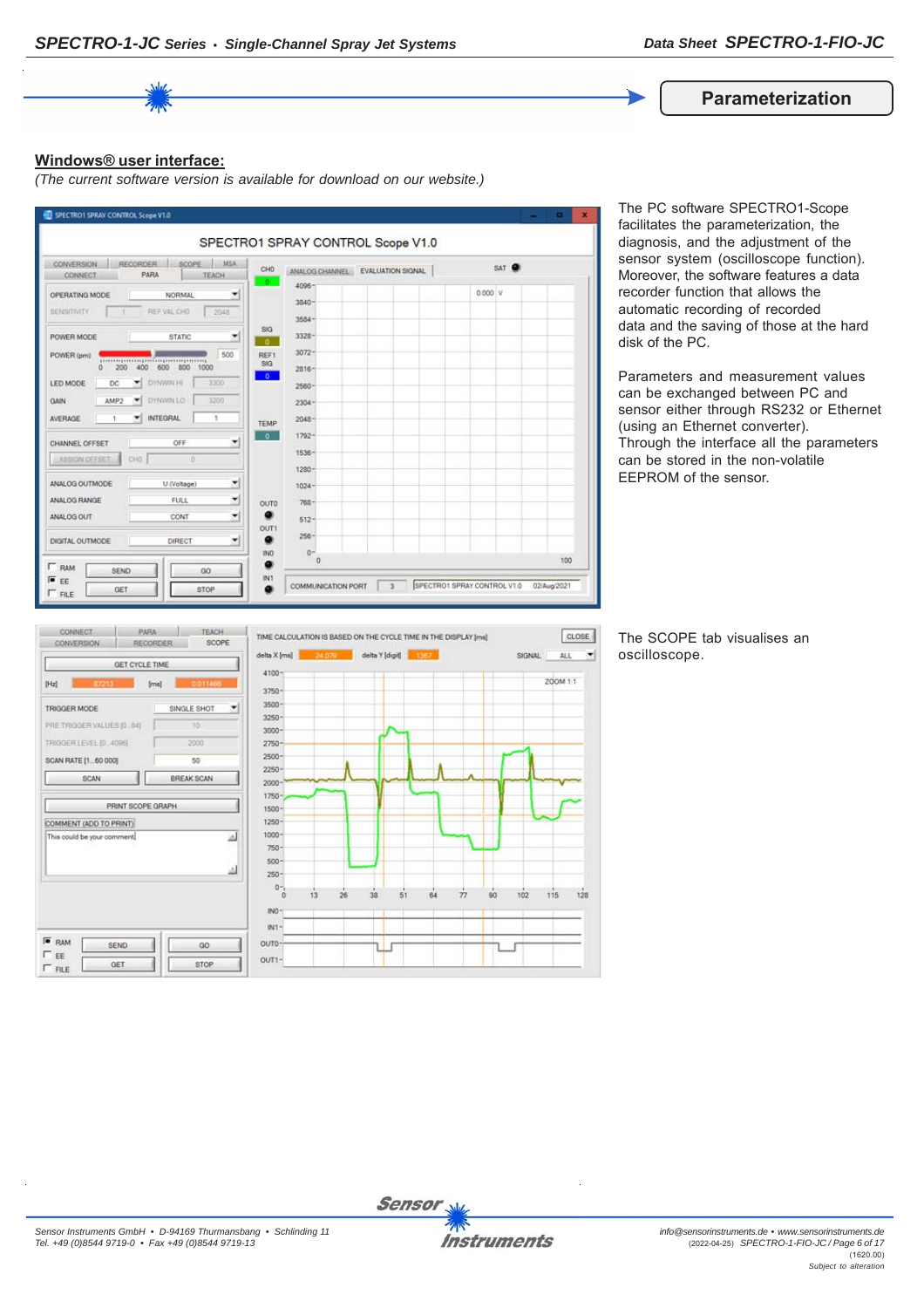

### **Firmware update by means of the software ..FirmwareLoader":**

| <b>FIRMWARE LOADER V1.1</b>                                                | $ \Box$ $\times$              |  |  |
|----------------------------------------------------------------------------|-------------------------------|--|--|
| <b>ESTABLISH CONNECTION</b>                                                |                               |  |  |
| SELECT COMPORT [1256]<br><b>BAUDRATE</b>                                   | TRY TO CONNECT<br>115200      |  |  |
|                                                                            | <b>FIRMWARE UPDATE</b>        |  |  |
| <b>READ FIRMWARE FROM DISK</b>                                             | <b>CLEAR WINDOW</b>           |  |  |
| ARM FIRMWARE LOADER                                                        | <b>DISARM FIRMWARE LOADER</b> |  |  |
| IT IS STRONGLY RECOMMENDED TO UPDATE THE FIRMWARE ACCORDING TO THE MANUAL! |                               |  |  |
| SPECTRO3 V4.0<br>RT May 09 2012                                            |                               |  |  |
|                                                                            |                               |  |  |
|                                                                            |                               |  |  |
|                                                                            |                               |  |  |
|                                                                            |                               |  |  |
|                                                                            |                               |  |  |
|                                                                            |                               |  |  |
|                                                                            |                               |  |  |
|                                                                            |                               |  |  |
|                                                                            |                               |  |  |
|                                                                            |                               |  |  |
|                                                                            |                               |  |  |
|                                                                            |                               |  |  |
| <b>CREATE EEPROM BACKUP</b>                                                |                               |  |  |
| READ EEPROM DATA FROM SENSOR                                               | SAVE EEPROM DATA TO SENSOR    |  |  |
| EEPROM TRANSFER FILE d:\BackupFiles\EEPROM_Backup 1131.dat                 |                               |  |  |

The software "Firmware Loader" allows the user to perform an automatic firmware update. The update will be carried out through the RS232 interface.

An initialisation file (xxx.ini) and a firmware file (xxx.elf.S) are required for performing a firmware update. These files can be obtained from your supplier. In some cases an additional firmware file for the program memory (xxx.elf.p.S) is also needed, and this file will be automatically provided together with the other two files.

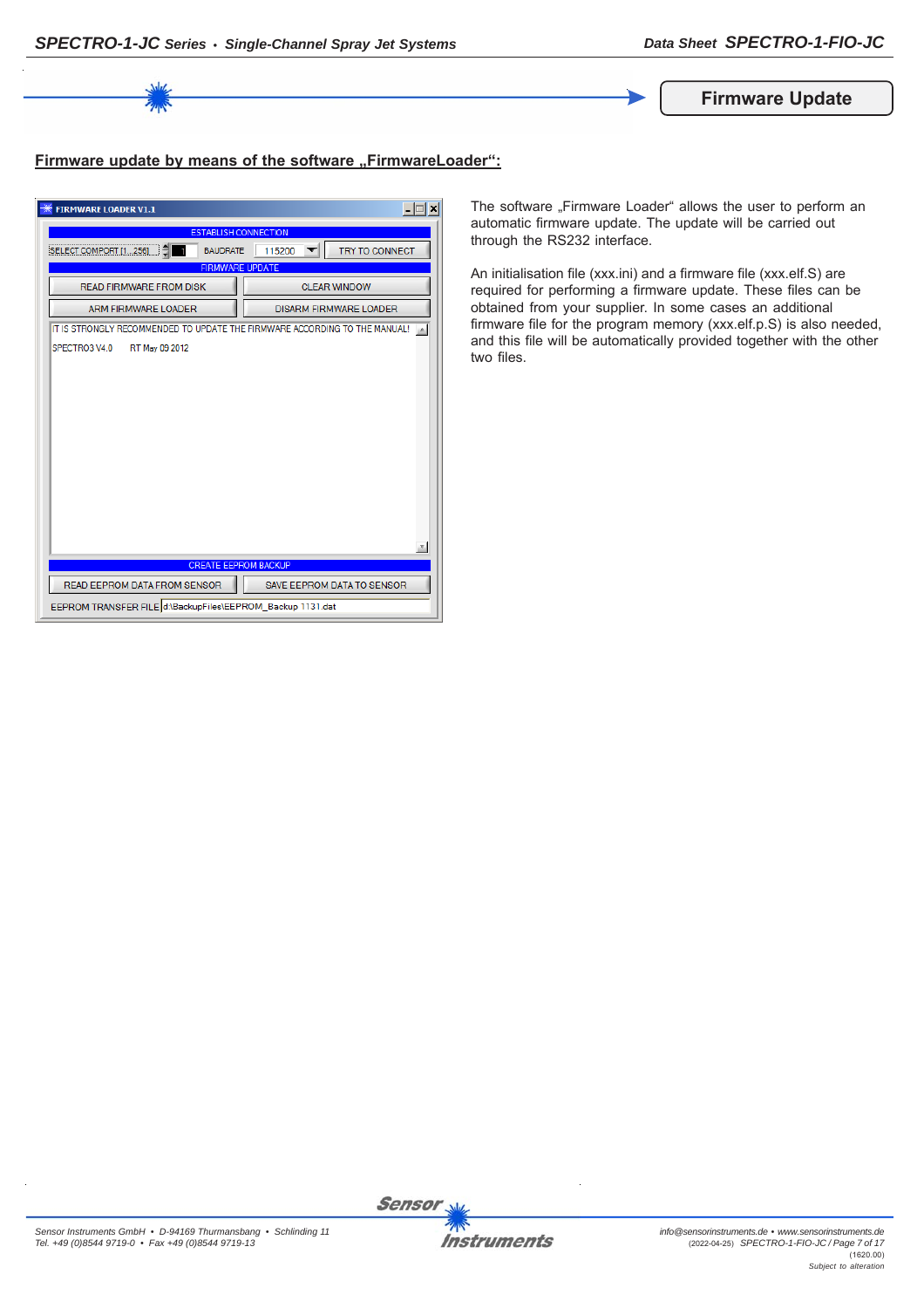**Fiber Optics (FIO Series)**

#### **Field of use:**

Optical fibers offer solutions for difficult tasks in optoelectronis. They can be used universally and allow flexible applications.

#### **Advantages:**

- Highest quality
- Selection from different fiber types
- Thermal stability
- Great variety of available standard sensor heads
- Special designs
- Various attachment optics available



#### **Characteristics:**

Light-conducting glass fibers are optical components that allow the transmission of light through any curved path based on the principle of total reflection.

The individual fiber is composed of high-break core glass and low-break cladding glass. The light beams entering the core glass within the critical angle are guided through the fiber by way of reflection at the core/cladding contact surfaces (step index fiber).

The highly flexible optical fibers are made of bundled individual glass fibers. The ends are each glued into a sensor head and a connector. The faces are optically polished. For protection against mechanical, chemical, or thermal destruction the optical fibers are provided with a corresponding protective sheath.

#### **Order Code:**

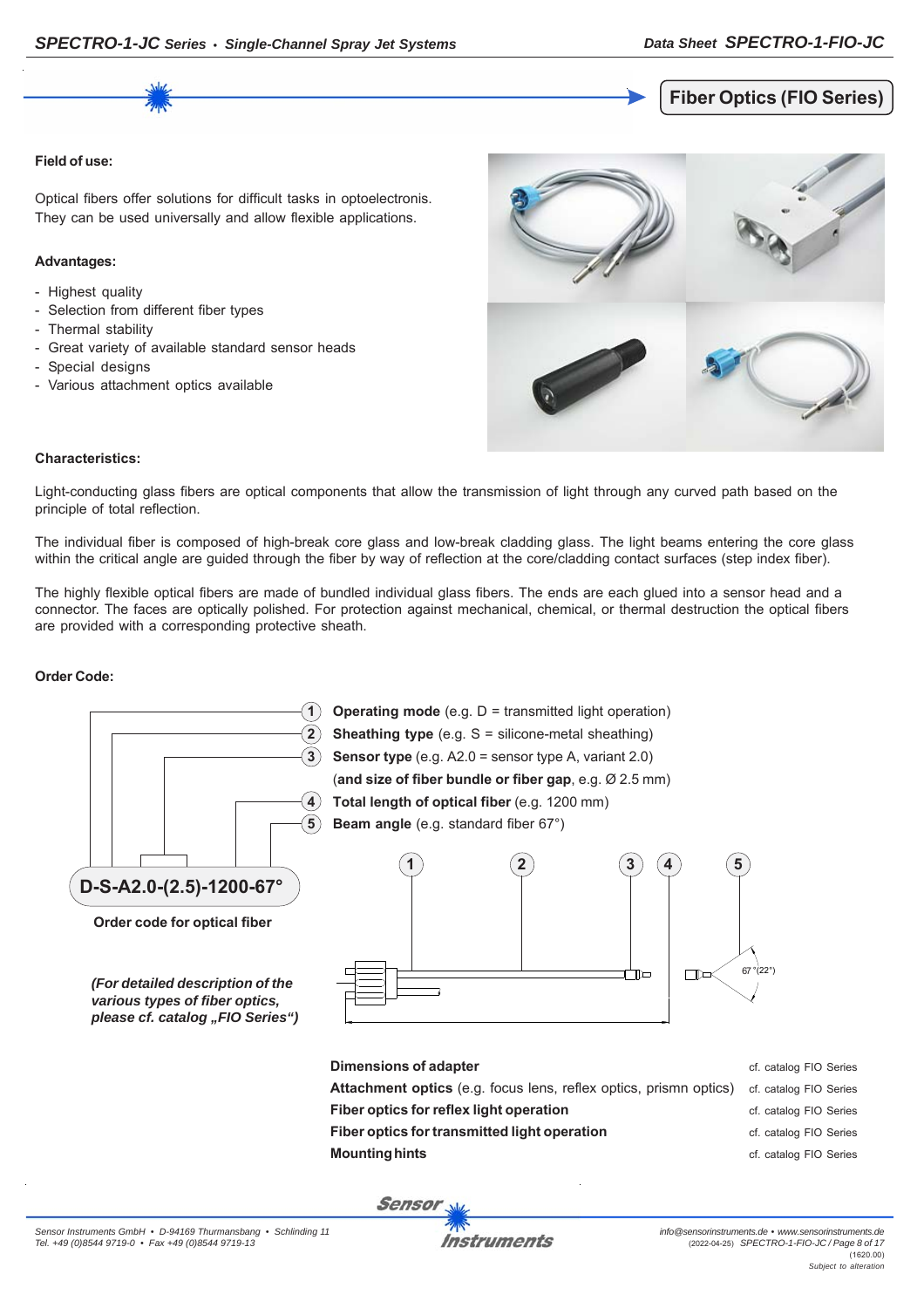![](_page_8_Figure_0.jpeg)

**Instruments** 

*Sensor Instruments GmbH • D-94169 Thurmansbang • Schlinding 11 Tel. +49 (0)8544 9719-0 • Fax +49 (0)8544 9719-13*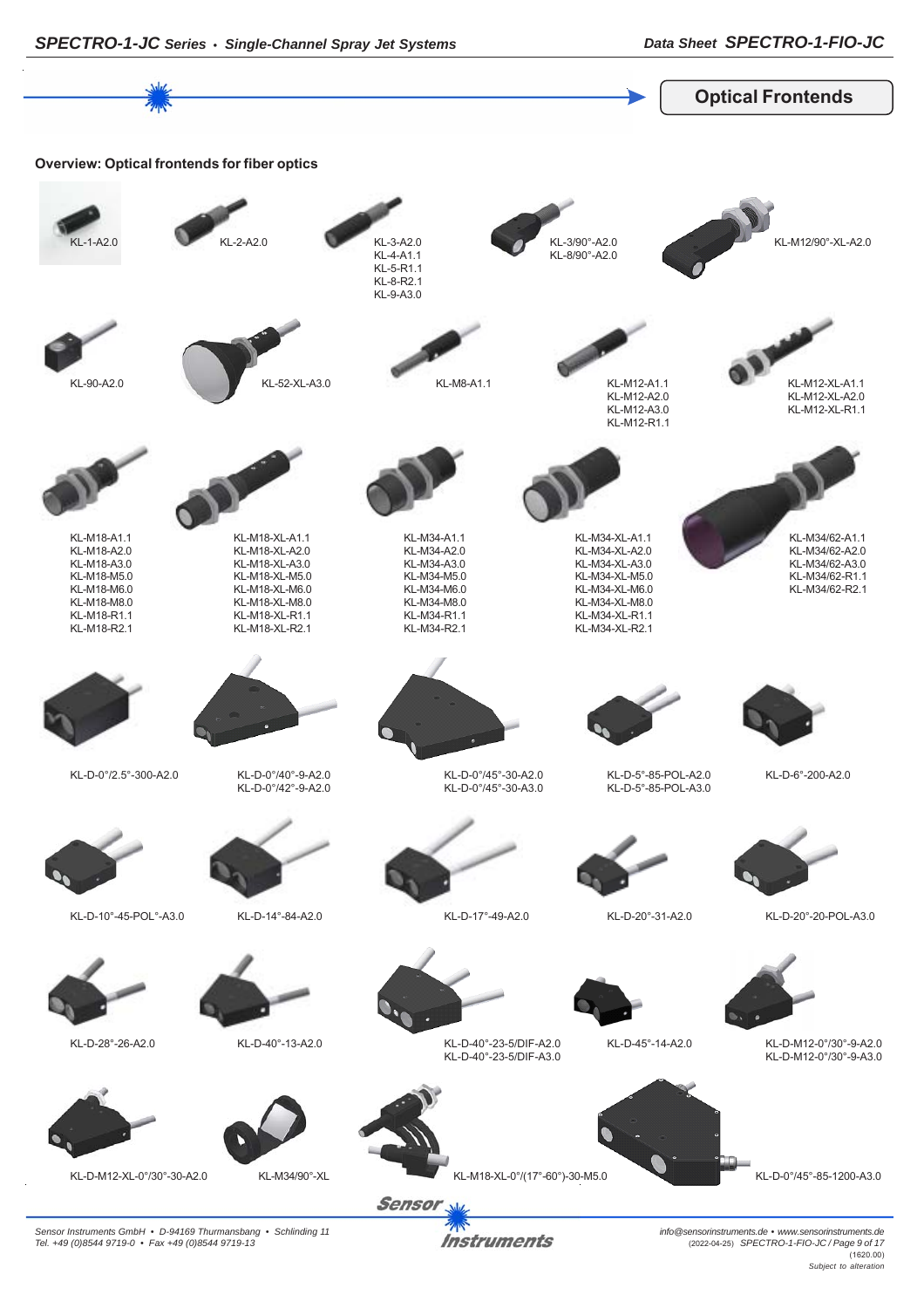**Optical Frontends**

#### **Optical frontends for reflected light or transmitted light fiber optics:**

| Part number:                                             | Suitable for fiber optics type:<br>(R, T = reflected light, D= transmitted light) | <b>Characteristics:</b>                                                      |  |
|----------------------------------------------------------|-----------------------------------------------------------------------------------|------------------------------------------------------------------------------|--|
| KL-1-A2.0 (2 pcs. necessary)                             | D-S-A2.0-(2.5)--67° or 22°                                                        | Transmitter/receiver distance typ. 50 mm  200 mm                             |  |
| KL-2-A2.0                                                | R-S-A2.0-(2.5)--67° or 22°                                                        | Transmitter/receiver distance max. 300 mm, beam divergency $\pm 7.5^{\circ}$ |  |
| KL-2-A2.0 (2 pcs. necessary)                             | D-S-A2.0-(2.5)--67° or 22°                                                        | Transmitter/receiver distance max. 300 mm, beam divergency ± 7,5°            |  |
| KL-3-A2.0                                                | R-S-A2.0-(2.5)--67° or 22°                                                        | Working distance typ. 10 mm  20 mm                                           |  |
| KL-D-3/30-R/D-A2.0                                       | R/D-S-A2.0-(2.5)-1200-67° Special version*                                        | Working distance typ. 30 mm                                                  |  |
| KL-4-A1.1                                                | R-S-A1.1-(0.6)--67° or 22°                                                        | Working distance typ. 10 mm  15 mm                                           |  |
| KL-4-A1.1                                                | R-S-A1.1-(1.1)--67° or 22°                                                        | Working distance typ. 10 mm  15 mm                                           |  |
| KL-4-A1.1                                                | $R-S-A1.1-(1.5)$ --67° or 22°                                                     | Working distance typ. 10 mm  15 mm                                           |  |
| KL-5-R1.1                                                | R-S-R1.1-(3x0.5)--67° or 22°                                                      | Working distance typ. 8 mm  20 mm                                            |  |
| KL-8-R2.1                                                | R-S-R2.1-(6x1)--67° or 22°                                                        | Working distance typ. 8 mm  25 mm                                            |  |
| KL-8-N-R2.1                                              | R-S-R2.1-(6x1)--67° or 22°                                                        | Working distance typ. 8 mm  25 mm with guide slot (adjustment aid)           |  |
| KL-9-A3.0                                                | R-S-A3.0-(3.0)--67° or 22°                                                        | Working distance typ. 8 mm  25 mm                                            |  |
| KL-90-A2.0 (2 pcs. necessary) D-S-A2.0-(2.5)--67° or 22° |                                                                                   | Working distance typ. 20 mm  100 mm - prismatic optics                       |  |
| KL-52-XL-A3.0                                            | $R-S-A3.0-(3.0)$ --67°                                                            | Optics diameter 52 mm                                                        |  |
| KL-M8-A1.1                                               | $R-S-A1.1-(1.5)--67°$                                                             | Working distance typ. 8 mm  20 mm                                            |  |
| KL-M12-A1.1                                              | $R-S-A1.1-(1.5)--67°$                                                             | Working distance typ. 8 mm  40 mm                                            |  |
| KL-M12-A2.0                                              | R-S-A2.0-(2.5)--67°                                                               | Working distance typ. 8 mm  40 mm                                            |  |
| KL-M12-A3.0                                              | R-S-A3.0-(3.0)--67°                                                               | Working distance typ. 8 mm  40 mm                                            |  |
| KL-M12-R1.1                                              | R-S-R1.1-(3x0.5)--67°                                                             | Working distance typ. 8 mm  40 mm                                            |  |
| KL-M12-XL-A1.1                                           | $R-S-A1.1-(1.5)$ --67°                                                            | Working distance typ. 10 mm  100 mm                                          |  |
| KL-M12-XL-A2.0                                           | R-S-A2.0-(2.5)--67°                                                               | Working distance typ. 10 mm  100 mm                                          |  |
| KL-M12/90°-XL-A2.0                                       | R-S-A2.0-(2.5)--67°                                                               | Working distance typ. 10 mm  100 mm                                          |  |
| KL-M12-XL-R1.1                                           | R-S-R1.1-(3x0.5)--67°                                                             | Working distance typ. 10 mm  100 mm                                          |  |
| KL-M18-A1.1                                              | $R-S-A1.1-(1.5)$ --67°                                                            | Working distance typ. 20 mm  60 mm                                           |  |
| KL-M18-A2.0                                              | R-S-A2.0-(2.5)--67°                                                               | Working distance typ. 20 mm  60 mm                                           |  |
| KL-M18-A3.0                                              | R-S-A3.0-(3.0)--67°                                                               | Working distance typ. 20 mm  60 mm                                           |  |
| KL-M18-M5.0                                              | T-S-M5.0-(5.0)--67° Special version*                                              | Working distance typ. 20 mm  60 mm                                           |  |
| KL-M18-M6.0                                              | T-S-M6.0-(6.0)--67° Special version*                                              | Working distance typ. 20 mm  60 mm                                           |  |
| KL-M18-M8.0                                              | T-S-M8.0-(8.0)--67° Special version*                                              | Working distance typ. 20 mm  60 mm                                           |  |
| KL-M18-R1.1                                              | R-S-R1.1-(3x0.5)--67°                                                             | Working distance typ. 20 mm  60 mm                                           |  |
| KL-M18-R2.1                                              | R-S-R2.1-(6x1)--67°                                                               | Working distance typ. 20 mm  60 mm                                           |  |
| KL-M18-XL-A1.1                                           | $R-S-A1.1-(1.5)--67°$                                                             | Working distance typ. 10 mm  200 mm                                          |  |
| KL-M18-XL-A2.0                                           | R-S-A2.0-(2.5)--67°                                                               | Working distance typ. 10 mm  200 mm                                          |  |
| KL-M18-XL-A3.0                                           | R-S-A3.0-(3.0)--67°                                                               | Working distance typ. 10 mm  200 mm                                          |  |
| KL-M18-XL-M5.0                                           | T-S-M5.0-(5.0)--67° Special version*                                              | Working distance typ. 10 mm  200 mm                                          |  |
| KL-M18-XL-M6.0                                           | T-S-M6.0-(6.0)--67° Special version*                                              | Working distance typ. 10 mm  200 mm                                          |  |
| KL-M18-XL-M8.0                                           | T-S-M8.0-(8.0)--67° Special version*                                              | Working distance typ. 10 mm  200 mm                                          |  |
| KL-M18-XL-R1.1                                           | R-S-R1.1-(3x0.5)--67°                                                             | Working distance typ. 10 mm  200 mm                                          |  |
| KL-M18-XL-R2.1                                           | R-S-R2.1-(6x1)--67°                                                               | Working distance typ. 10 mm  200 mm                                          |  |

KL-M18-XL--0°/(17°-60°)-30-M5.0 2x T-S-M5.0-(5.0)-...-67° *Special version\** Angle between the two fiber optics is adjustable from 17° to 60°

#### \**Special version*:

*Version is different to the standard version (e.g. no standard fiber adapter) and therefore is suitable only for certain sensors or applications*

**Sensor**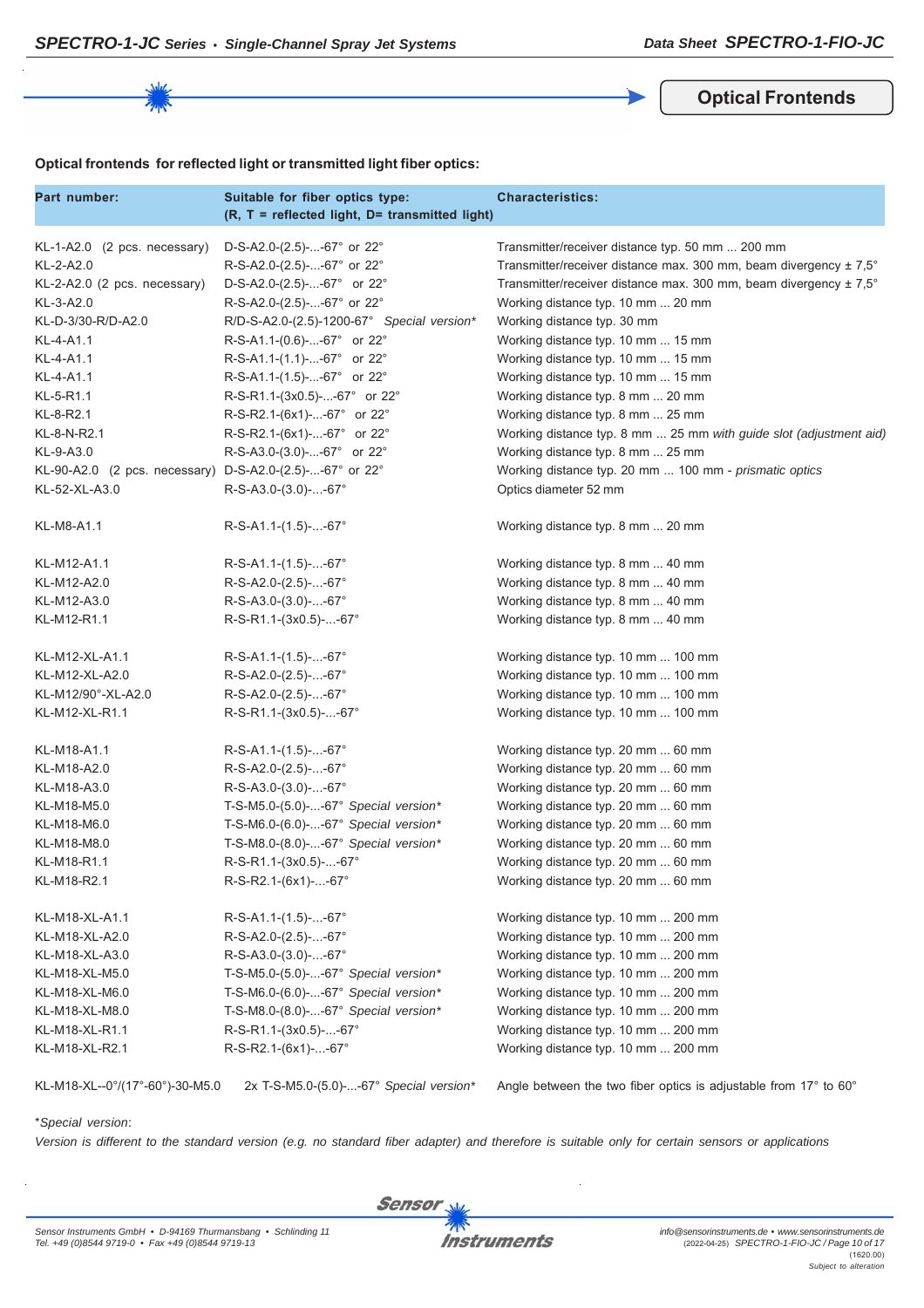**Optical Frontends**

#### **Optical frontends for reflected light or transmitted light fiber optics:**

| Part number:               | Suitable for fiber optics type:<br>(R, T = reflected light, D= transmitted light) | <b>Characteristics:</b>                                          |  |
|----------------------------|-----------------------------------------------------------------------------------|------------------------------------------------------------------|--|
| KL-M34-A1.1                | $R-S-A1.1-(1.5)--67°$                                                             | Working distance typ. 100 mm  250 mm                             |  |
| KL-M34-A2.0                | R-S-A2.0-(2.5)--67°                                                               | Working distance typ. 100 mm  250 mm                             |  |
| KL-M34-A3.0                | R-S-A3.0-(3.0)--67°                                                               | Working distance typ. 100 mm  250 mm                             |  |
| KL-M34-M5.0                | T-S-M5.0-(5.0)--67° Special version*                                              | Working distance typ. 100 mm  250 mm                             |  |
| KL-M34-M6.0                | T-S-M6.0-(6.0)--67° Special version*                                              | Working distance typ. 100 mm  250 mm                             |  |
| KL-M34-M8.0<br>KL-M34-R1.1 | T-S-M8.0-(8.0)--67° Special version*                                              | Working distance typ. 100 mm  250 mm                             |  |
| KL-M34-R2.1                | R-S-R1.1-(3x0.5)--67°                                                             | Working distance typ. 100 mm  250 mm                             |  |
|                            | R-S-R2.1-(6x1)--67°                                                               | Working distance typ. 100 mm  250 mm                             |  |
| KL-M34-XL-A1.1             | $R-S-A1.1-(1.5)$ --67°                                                            | Working distance typ. 50 mm  400 mm                              |  |
| KL-M34-XL-A2.0             | R-S-A2.0-(2.5)--67°                                                               | Working distance typ. 50 mm  400 mm                              |  |
| KL-M34-XL-A3.0             | $R-S-A3.0-(3.0)$ --67°                                                            | Working distance typ. 50 mm  400 mm                              |  |
| KL-M34-XL-M5.0             | T-S-M5.0- $(5.0)$ --67° Special version*                                          | Working distance typ. 50 mm  400 mm                              |  |
| KL-M34-XL-M6.0             | T-S-M6.0-(6.0)--67° Special version*                                              | Working distance typ. 50 mm  400 mm                              |  |
| KL-M34-XL-M8.0             | T-S-M8.0-(8.0)--67° Special version*                                              | Working distance typ. 50 mm  400 mm                              |  |
| KL-M34-XL-(M25x1.5)-M8.0   | T-S-M8.0-(8.0)--67° Special version*                                              | as above but with cable screw fitting M25x1.5                    |  |
| KL-M34-XL-R1.1             | R-S-R1.1-(3x0.5)--67°                                                             | Working distance typ. 50 mm  400 mm                              |  |
| KL-M34-XL-R2.1             | R-S-R2.1-(6x1)--67°                                                               | Working distance typ. 50 mm  400 mm                              |  |
| KL-M34/62-A1.1             | $R-S-A1.1-(1.5)$ --67°                                                            | Working distance typ. 80 mm  200 mm                              |  |
| KL-M34/62-A2.0             | R-S-A2.0-(2.5)--67°                                                               | Working distance typ. 80 mm  200 mm                              |  |
| KL-M34/62-A3.0             | $R-S-A3.0-(3.0)$ --67°                                                            | Working distance typ. 80 mm  200 mm                              |  |
| KL-M34/62-R1.1             | R-S-R1.1-(3x0.5)--67°                                                             | Working distance typ. 80 mm  200 mm                              |  |
| KL-M34/62-R2.1             | $R-S-R2.1-(6x1)-67°$                                                              | Working distance typ. 80 mm  200 mm                              |  |
| KL-D-0°/2.5°-300-A2.0      | $D-S-A2.0-(2.5)$ --67°                                                            | Working distance typ. 100 mm  500 mm                             |  |
| KL-D-0°/40°-9-A2.0         | $D-S-A2.0-(2.5)$ --67°                                                            | (to be supplemented)                                             |  |
| KL-D-0°/42°-9-A2.0         | $D-S-A2.0-(2.5)$ --67°                                                            | (to be supplemented)                                             |  |
| KL-D-0°/45°-30-A2.0        | $D-S-A2.0-(2.5)$ --67°                                                            | (to be supplemented)                                             |  |
| KL-D-0°/45°-30-A3.0        | $D-S-A3.0-(3.0)$ --67°                                                            | (to be supplemented)                                             |  |
| KL-D-5°-85-POL-A2.0        | $D-S-A2.0-(2.5)$ --67°                                                            | (to be supplemented)                                             |  |
| KL-D-5°-85-POL-A3.0        | $D-S-A3.0-(3.0)$ --67°                                                            | (to be supplemented)                                             |  |
| KL-D-6°-200-A2.0           | $D-S-A2.0-(2.5)$ --67°                                                            | Working distance typ. 100 mm  230 mm                             |  |
| KL-D-14°-84-A2.0           | $D-S-A2.0-(2.5)$ --67°                                                            | Working distance typ. 60 mm  120 mm                              |  |
| KL-D-14°-84-A2.0-T400      | D-S-A2.0-(2.5)-1200-67°-T400                                                      | Working distance typ. 60 mm  120 mm thermally stable up to 400°C |  |
| KL-D-17°-49-A2.0           | $D-S-A2.0-(2.5)$ --67°                                                            | Working distance typ. 30 mm  80 mm                               |  |
| KL-D-20°-31-A2.0           | $D-S-A2.0-(2.5)$ --67°                                                            | Working distance typ. 10 mm  50 mm                               |  |
| KL-D-28°-26-A2.0           | D-S-A2.0-(2.5)--67°                                                               | Working distance typ. 20 mm  50 mm                               |  |
| KL-D-28°-26-KG2-A2.0       | D-S-A2.0-(2.5)--67°                                                               | Working distance typ. 20 mm  50 mm                               |  |
| KL-D-30°-23-A2.0           | $D-S-A2.0-(2.5)$ --67°                                                            | Working distance typ. 20 mm  30 mm                               |  |
| KL-D-30°-23-KG2-A2.0       | $D-S-A2.0-(2.5)$ --67°                                                            | Working distance typ. 20 mm  30 mm                               |  |
| KL-D-40°-13-A2.0           | $D-S-A2.0-(2.5)$ --67°                                                            | Working distance typ. 15 mm  25 mm                               |  |
| KL-D-40°-23-5/DIF-A2.0     | $D-S-A2.0-(2.5)$ --67°                                                            | (to be supplemented)                                             |  |
| KL-D-40°-23-5/DIF-A3.0     | $D-S-A3.0-(3.0)$ --67°                                                            | (to be supplemented)                                             |  |
| KL-D-45°-14-A2.0           | $D-S-A2.0-(2.5)$ --67°                                                            | (to be supplemented)                                             |  |
| KL-D-M12-0°/30°-9-A2.0     | $D-S-A2.0-(2.5)$ --67°                                                            | (to be supplemented)                                             |  |
| KL-D-M12-0°/30°-9-A3.0     | $D-S-A3.0-(3.0)$ --67°                                                            | (to be supplemented)                                             |  |
| KL-D-M12-XL-0°/30°-30-A2.0 | D-S-A2.0-30°/30-A2.0 Special version*                                             | Working distance typ. 10 mm  100 mm                              |  |

\**Special version*:

*Version is different to the standard version (e.g. no standard fiber adapter) and therefore is suitable only for certain sensors or applications*

![](_page_10_Picture_8.jpeg)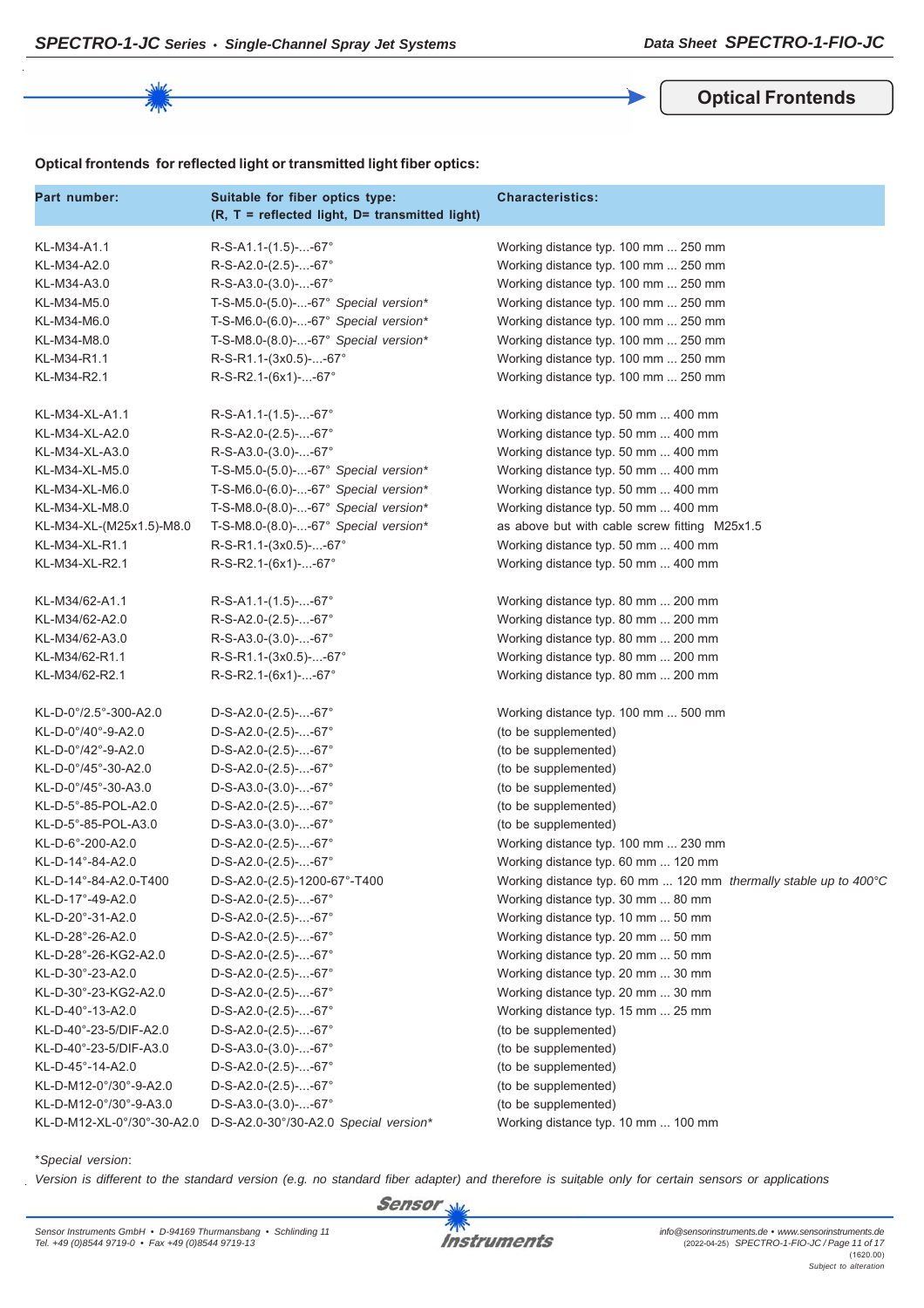**Fiber Optics Fixtures**

Mounting brackets (fixtures) for transmitted light fiber optics with sensor head type "A2.0", "A3.0", or "R2.1":

| Part number:                                                                   | Suitable for fiber optics type:<br>(D= transmitted light)                  | <b>Characteristics:</b>                                                                                                                                                                                 |
|--------------------------------------------------------------------------------|----------------------------------------------------------------------------|---------------------------------------------------------------------------------------------------------------------------------------------------------------------------------------------------------|
| C-MOUNT-A2.0-180°-22/50<br>C-MOUNT-A2.0-180°-60/50<br>C-MOUNT-A2.0-180°-100/50 | $D-S-A2.0-(2.5)$ --67°<br>$D-S-A2.0-(2.5)$ --67°<br>$D-S-A2.0-(2.5)$ --67° | Transmitter/receiver distance 22 mm, fork width/depth: 50/50 mm<br>Transmitter/receiver distance 60 mm, fork width/depth: 60/50 mm<br>Transmitter/receiver distance 100 mm, fork width/depth: 100/50 mm |
| C-MOUNT-A3.0-180°-16/50<br>C-MOUNT-A3.0-180°-60/50<br>C-MOUNT-A3.0-180°-100/50 | $D-S-A3.0-(3.0)$ --67°<br>$D-S-A3.0-(3.0)$ --67°<br>$D-S-A3.0-(3.0)$ --67° | Transmitter/receiver distance 16 mm, fork width/depth: 50/50 mm<br>Transmitter/receiver distance 60 mm, fork width/depth: 94/50 mm<br>Transmitter/receiver distance 100 mm, fork width/depth: 100/50 mm |
| MOUNT-A2.0-170°-5                                                              | $D-S-A2.0-(2.5)$ --67°                                                     | Angle of incidence 85° to the vertical in a distance of 5 mm to the object,<br>gloss control of extremely rough surfaces                                                                                |
| MOUNT-A3.0-170°-5                                                              | $D-S-A3.0-(3.0)$ --67°                                                     | Angle of incidence 85° to the vertical in a distance of 5 mm to the object,<br>gloss control of extremely rough surfaces                                                                                |
| MOUNT-A2.0-150°-10                                                             | $D-S-A2.0-(2.5)$ --67°                                                     | Angle of incidence 75° to the vertical in a distance of 10 mm to the object,<br>gloss control of rough surfaces                                                                                         |
| MOUNT-A3.0-150°-10                                                             | $D-S-A3.0-(3.0)$ --67°                                                     | Angle of incidence 75° to the vertical in a distance of 10 mm to the object,<br>gloss control of rough surfaces                                                                                         |
| MOUNT-A2.0-120°-12                                                             | $D-S-A2.0-(2.5)$ --67°                                                     | Angle of incidence 60° to the vertical in a distance of 12 mm to the object,<br>gloss control of matt to light glossy surfaces                                                                          |
| MOUNT-A3.0-120°-12                                                             | $D-S-A3.0-(3.0)$ --67°                                                     | Angle of incidence 60° to the vertical in a distance of 12 mm to the object,<br>gloss control of matt to light glossy surfaces                                                                          |
| MOUNT-R1.1-120°-12                                                             | $D-S-R1.1-(3x0.5)$ --67°                                                   | Angle of incidence 60° to the vertical in a distance of 12 mm to the object,<br>gloss control of matt to light glossy surfaces                                                                          |
| MOUNT-R2.1-120°-12                                                             | $D-S-R2.1-(6x1)$ --67°                                                     | Angle of incidence 60° to the vertical in a distance of 12 mm to the object,<br>gloss control of matt to light glossy surfaces                                                                          |
| MOUNT-A2.0-90°-15                                                              | $D-S-A2.0-(2.5)--67^{\circ}$                                               | Angle of incidence 45° to the vertical in a distance of 15 mm to the object,<br>gloss control of matt to glossy surfaces                                                                                |
| MOUNT-A3.0-90°-15                                                              | $D-S-A3.0-(3.0)$ --67°                                                     | Angle of incidence 45° to the vertical in a distance of 15 mm to the object,<br>gloss control of matt to glossy surfaces                                                                                |
| MOUNT-A2.0-40°-20                                                              | $D-S-A2.0-(2.5)$ --67°                                                     | Angle of incidence 20° to the vertical in a distance of 20 mm to the object,<br>gloss control of very glossy surfaces                                                                                   |
| MOUNT-A3.0-40°-20                                                              | $D-S-A3.0-(3.0)$ --67°                                                     | Angle of incidence 20° to the vertical in a distance of 20 mm to the object,<br>gloss control of very glossy surfaces                                                                                   |

![](_page_11_Picture_5.jpeg)

*Sensor Instruments GmbH • D-94169 Thurmansbang • Schlinding 11 Tel. +49 (0)8544 9719-0 • Fax +49 (0)8544 9719-13*

**Instruments** 

*info@sensorinstruments.de • www.sensorinstruments.de* (2022-04-25) *SPECTRO-1-FIO-JC / Page 12 of 17* (1620.00) *Subject to alteration*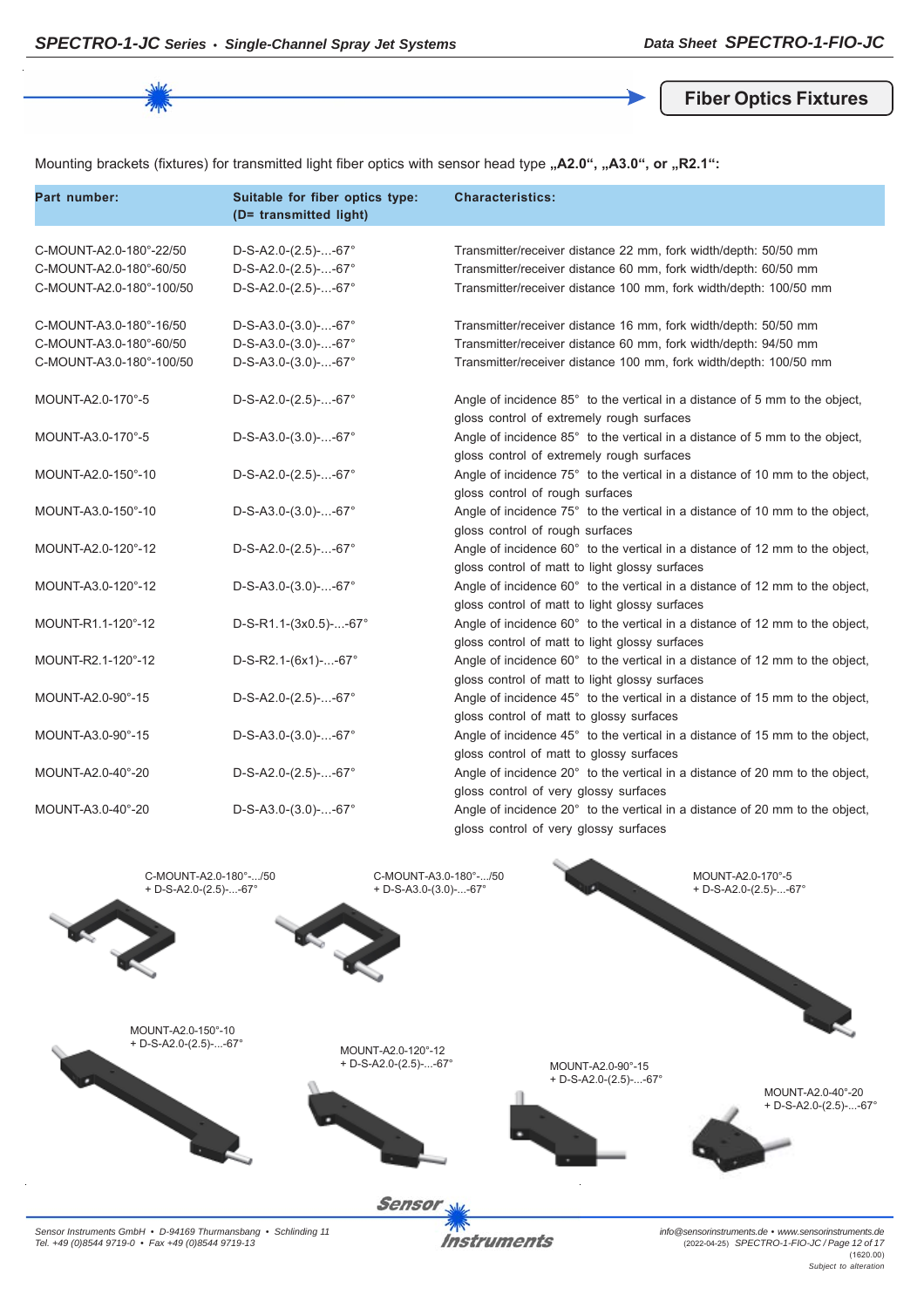**Fiber Optics Fixtures**

Mounting brackets (fixtures) for transmitted light fiber optics with sensor head type "Q...." (cross-section converter):

| Part number:          | Suitable for fiber optics type: Characteristics:<br>(D= transmitted light) |                                                                                      |
|-----------------------|----------------------------------------------------------------------------|--------------------------------------------------------------------------------------|
|                       |                                                                            |                                                                                      |
| C-MOUNT-Q1-180°-50/50 | $D-S-Q1-(5x0.5)$ --67°                                                     | Width of measuring range: 5 mm, transmitter/receiver distance: 50 mm,                |
|                       |                                                                            | distance beginning of measurement range (inner side) to inner edge of housing: 50 mm |
| C-MOUNT-Q2-180°-50/50 | $D-S-Q2-(10x0.3)$ --67°                                                    | Width of measuring range: 10 mm, transmitter/receiver distance: 50 mm,               |
|                       |                                                                            | distance beginning of measurement range (inner side) to inner edge of housing: 50 mm |
| C-MOUNT-Q3-180°-50/50 | $D-S-Q3-(18x0.3)$ --67°                                                    | Width of measuring range: 18 mm, transmitter/receiver distance: 50 mm,               |
|                       |                                                                            | distance beginning of measurement range (inner side) to inner edge of housing: 50 mm |
| C-MOUNT-Q4-180°-50/50 | $D-S-Q4-(28x0.2)$ --67°                                                    | Width of measuring range: 28 mm, transmitter/receiver distance: 50 mm,               |
|                       |                                                                            | distance beginning of measurement range (inner side) to inner edge of housing: 50 mm |
| C-MOUNT-Q5-180°-50/50 | D-S-Q5-(38x0.15)--67°                                                      | Width of measuring range: 38 mm, transmitter/receiver distance: 50 mm,               |
|                       |                                                                            | distance beginning of measurement range (inner side) to inner edge of housing: 50 mm |
| C-MOUNT-Q6-180°-50/50 | $D-S-Q6-(48x0.15)$ --67°                                                   | Width of measuring range: 48 mm, transmitter/receiver distance: 50 mm,               |
|                       |                                                                            | distance beginning of measurement range (inner side) to inner edge of housing: 50 mm |

![](_page_12_Picture_5.jpeg)

KL-50/50-5 + D-S-Q1-(5x0.5)-...-67°

![](_page_12_Picture_7.jpeg)

KL-50/50-28 + D-S-Q4-(28x0.2)-...-67°

![](_page_12_Picture_9.jpeg)

KL-50/50-10 + D-S-Q2-(10x0.3)-...-67°

![](_page_12_Picture_11.jpeg)

KL-50/50-38 + D-S-Q5-(38x0.15)-...-67°

![](_page_12_Picture_13.jpeg)

KL-50/50-18 + D-S-Q3-(18x0.3)-...-67°

![](_page_12_Picture_15.jpeg)

KL-50/50-48 + D-S-Q6-(48x0.15)-...-67°

**Instruments** 

Sensor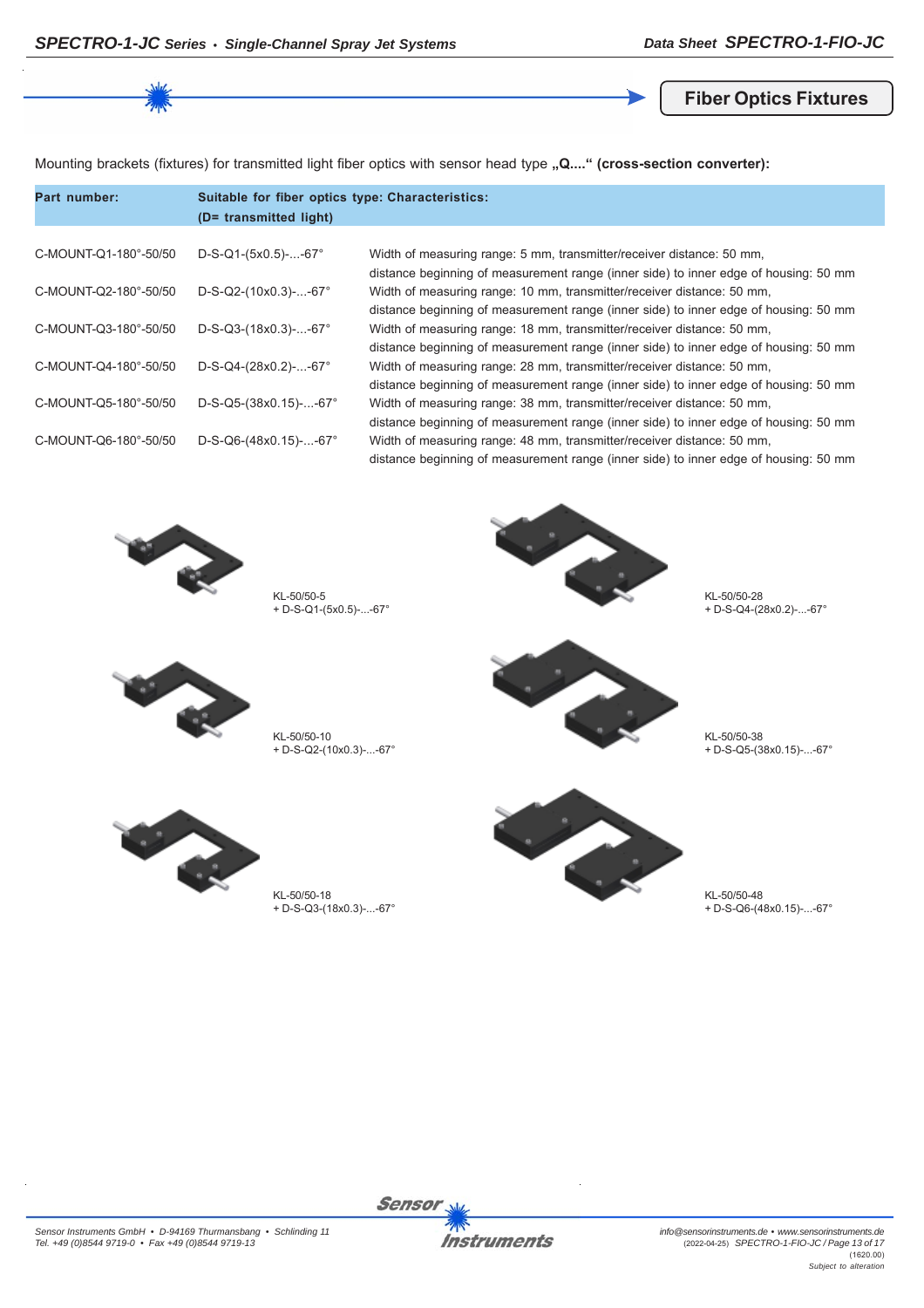![](_page_13_Figure_0.jpeg)

**Instruments** 

*SPECTRO-1-JC Series • Single-Channel Spray Jet Systems Data Sheet SPECTRO-1-FIO-JC*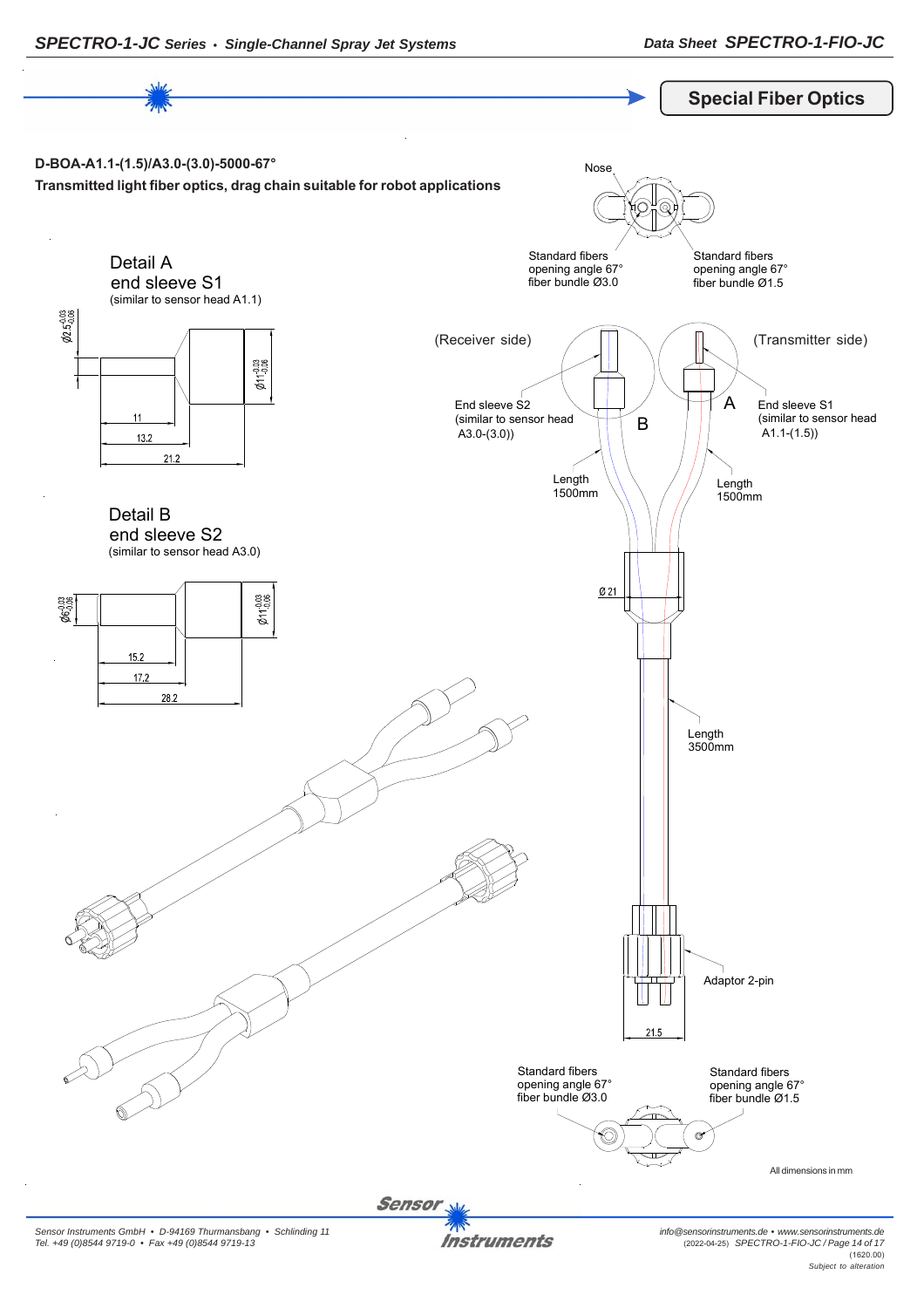![](_page_14_Picture_0.jpeg)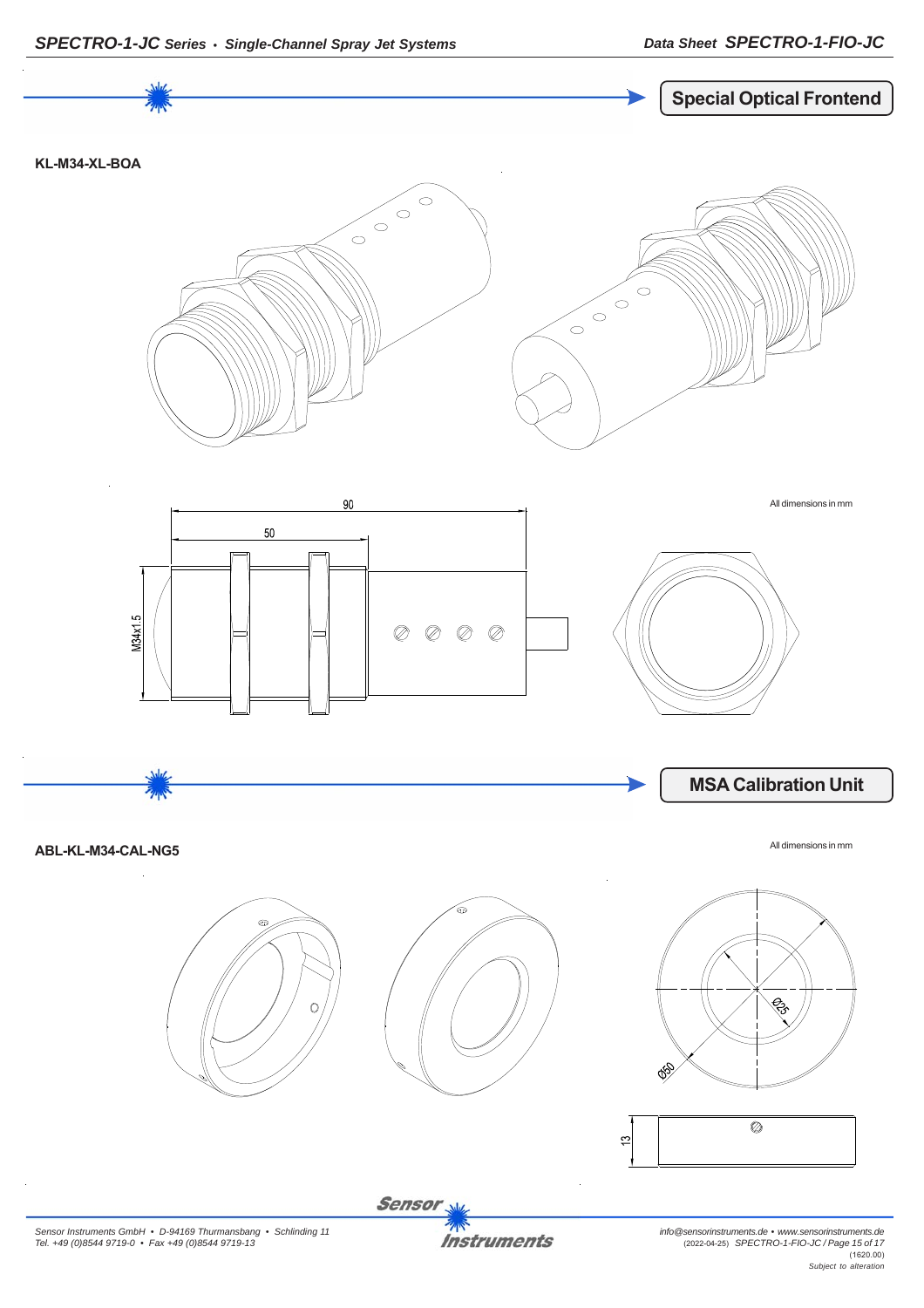![](_page_15_Picture_2.jpeg)

**Special Mounting Unit**

### **Mounting unit for SPECTRO-1-FIO-JC system**

![](_page_15_Figure_5.jpeg)

*Sensor Instruments GmbH • D-94169 Thurmansbang • Schlinding 11 Tel. +49 (0)8544 9719-0 • Fax +49 (0)8544 9719-13*

**Instruments**